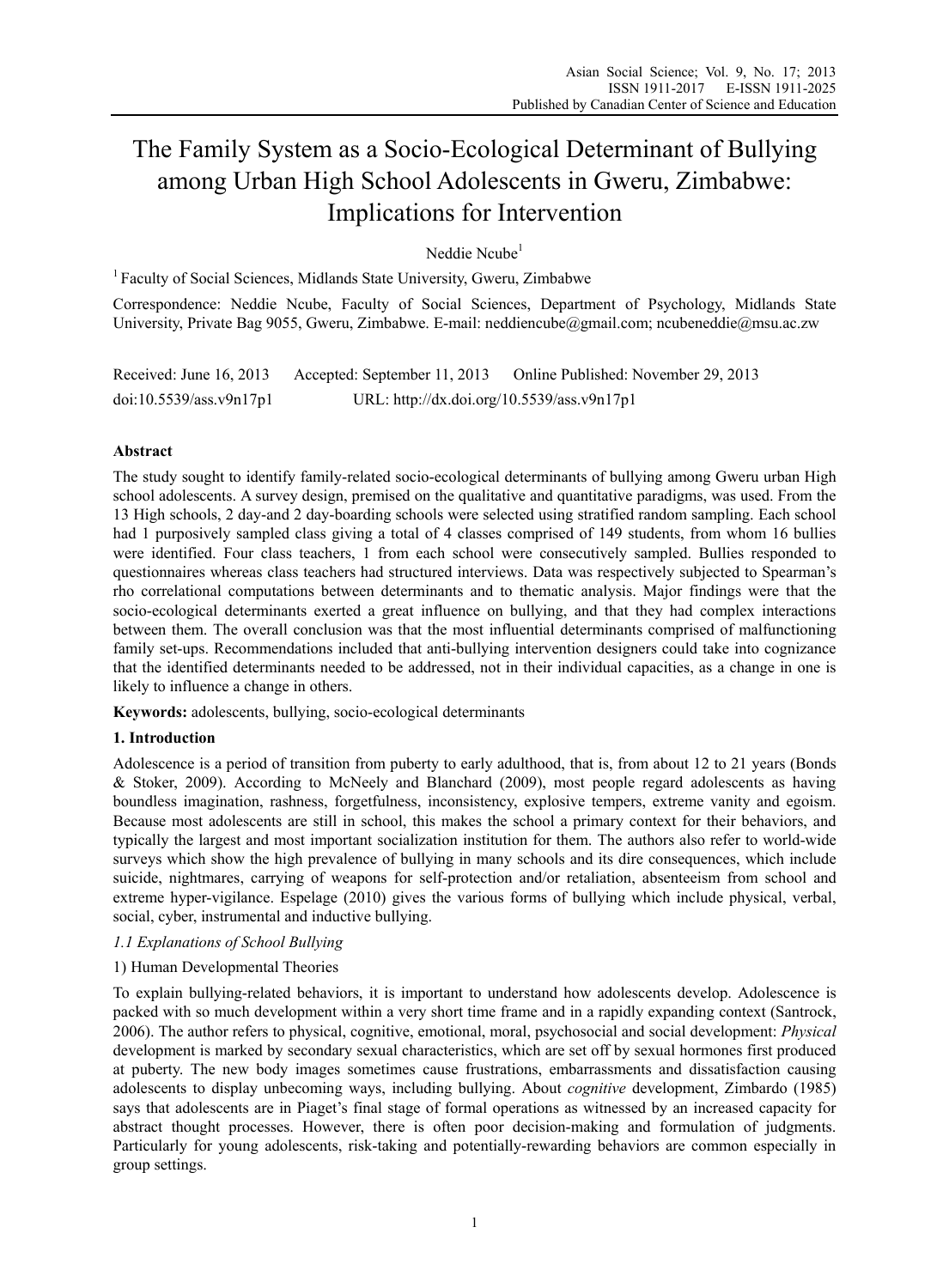According to McNeely and Blanchard (2009), adolescence is full of *emotions*. Sex hormones affect adolescents' moods and are a source of sensitivity and heightened emotions. Concerns with physical changes may result with inadequate sleep, which can lead to moodiness, gloominess, irritability and over-reacting. For some girls, there are irregular and/or skipping of meals to lose weight. Romantic relationships often result with feelings ranging from elation to abject despair. And, as peers gain in importance over parents, there is occasional rudeness, disagreements, bickering, tensions, rebelliousness, conflicts, anger and back-talking. Regarding *moral* development, Skogsberg (2012) says that adolescents are in Kohlberg's pragmatic conventional levels'  $2<sup>nd</sup>$  stage, the law and order orientation stage. At this stage, adolescents conform to set rules only to avoid censure by authorities and the resulting guilt. They have increased moral reasoning, testing of rules and limits, questioning of moral rights and privileges. They behave in certain ways depending on who they want to please, and they often want to please their peers. Adolescents are also in the 5th stage of Erikson's *psychosocial* 8-stage theory, called the identity versus role confusion stage. They have multiple ways of perceiving issues from others' point of view and they behave differently in situations according to what they deem appropriate and mostly acceptable to their peers (Swart & Bredekamp, 2009). If they successfully navigate through this stage, they develop a positive self-identity. However, failure to do so results with a negative self-identity and confusion, which often makes them display anti-social behaviors. About *social* development, Strabstein (2009) points out that peer group norm exert the most intense influence on adolescents' self-evaluation, sense of belonging, and their self-esteem. Espelage (2010) adds that peer pressure or conformity is driven by acceptance and popularity, both of which are based on toughness and aggression for boys while appearances are central to girls.

#### 2) Bronfenbrenner's Socio-Ecological Model

The model emphasizes environmental factors as major players in the development and behavior of adolescents. The place/role occupied by adolescents in their environment is called their socio-ecological niche, which refers to where they live, with whom they live, how they relate to those they live with and what and how they do where they live. On the overall, how they fit in their niches. While some niches are aggression-provocative, others are not. According to Swearer, Espelage, Vaillancourt and Hymel (2010), school bullying is a socio-ecological behavioral problem that is a function of the dynamic interaction between the individual adolescent and his/her niche. Hence the socio-ecological determinants of bullying formed the basis of the current study. The determinants encompass the individual adolescents' characteristics, their peers and their family and community climates. However, the family, being the primary socialization institution for adolescents, plays a significant role in determining their behavioral outcomes. It was in this regard that the researcher opted to focus on the family context of bullying. And hence the study was premised on Bronfenbrenner's socio-ecological model as it explains the family context that drives and sustains bullying behavior. Keating (2009) points out that the model places adolescent development and bullying behavior within 5 nested systems, that is, the micro-, meso-, exo-, macro-, and chrono-systems. The systems are named in order of their increasing distance from the individual adolescent bully.

The micro-system refers to the small immediate environment adolescents live in on a day-to-day basis. This includes their daily relationships, personal interactions and organizations they relate to, such as their immediate family, peers, teachers and the school. Adolescents' own biological make-up is also part of the micro-system. This is because a bad temperament, for example, may predispose them to a misfit within the micro-system, a situation which may result in bullying behavior. Also, how they (re)act to people in the micro-system affects how they are treated in turn, which may cause them to bully others. Secondly, the meso-system refers to the manner in which micro-systems interact. For example, parenting styles and personal parent-child interactions may be influenced by the type of interactions adolescents have with their peers and their schools' expectations of them. The more encouraging and nurturing these interactions are, the better the development and behavior of adolescents: However, if the type of parenting is such that parents do not take an active role in their adolescent child's school work, such as attending parent-teacher conferences and watching their sporting activities, antisocial behavior may result: Adolescents may feel that their parents have more important issues to attend to than to attend to them and hence may seek attention by bullying others.

The third system is the exo-system. It refers to other people and places that adolescents may not often interact with. It includes the parents' workplace, the school governing board, the neighborhood and the media. Though adolescents are indirectly involved, changes in this system can largely influence their behavior: For example, their parents may be retrenched or may be earning low salaries/wages, and the school authorities may be unfairly/strictly enforcing rules thus, resulting in anxiety or frustrations or being easily irritable; The neighborhood may be prone to crime and unsafe due to dangerous bushy lots; And the media may also be showing or reporting on violent movies/events all of which may influence adolescents to be bullies. The fourth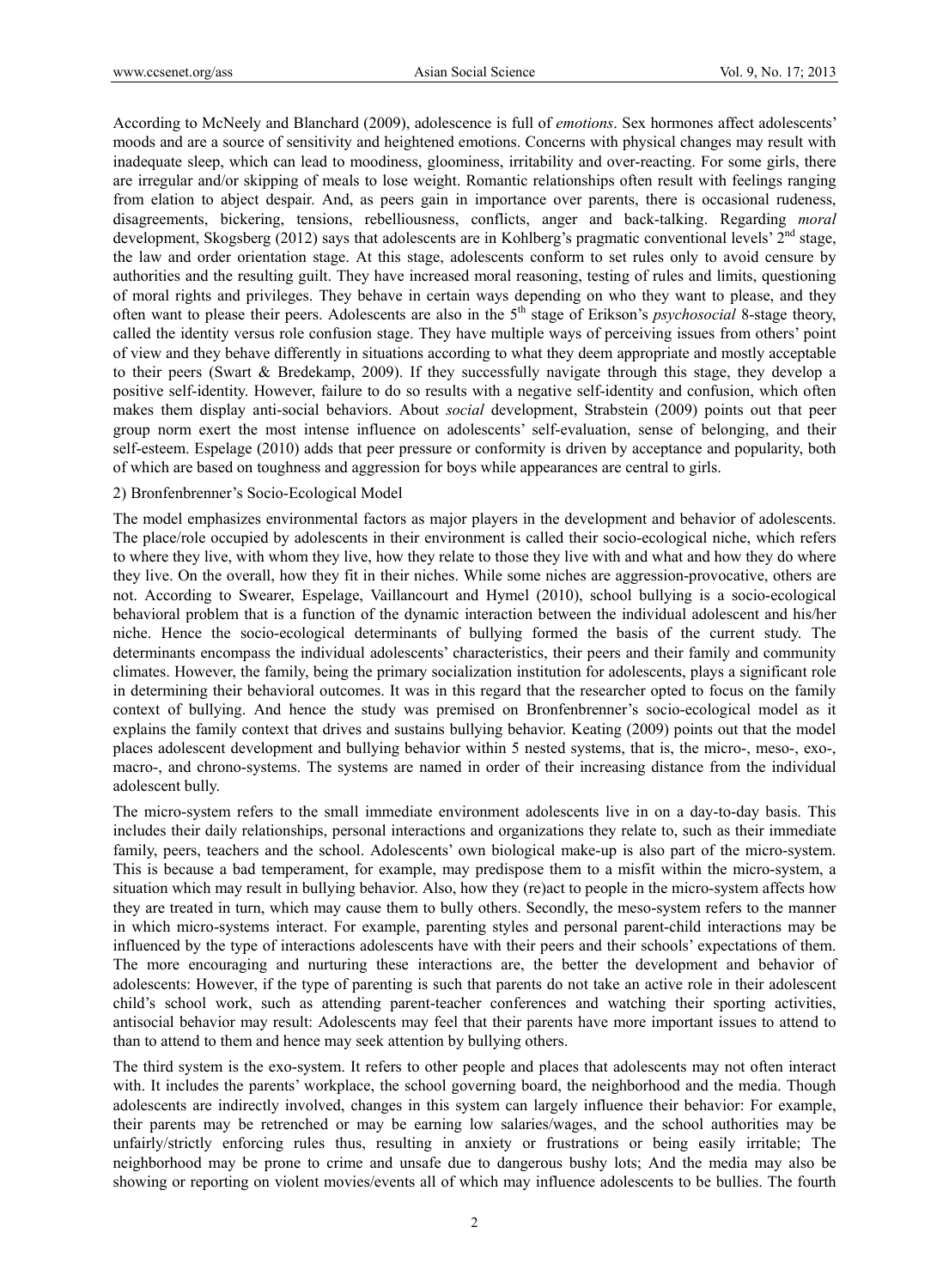system is the macro-system. It is the over-arching system surrounding the other systems. It includes the cultural and ideological values of society, wars, politics, and policies. It also reflects assumptions of how things should be done and how systems should interact at various levels. And all of these aspects may negatively influence adolescents' behavior: For example, a community marred with violence and which accepts it as a way of solving problems, promotes bullying. Manguvo, Stephen and Chareke (2011) describe a Zimbabwean study on the influence of a community climate on bullying. Findings were that school bullying was reportedly high during the period 2000 to 2008 when the country faced unprecedented socio-economic challenges, extreme poverty as a result of a struggling economy and factors that included exposure to political violence.

Lastly, the chrono-system is to the largest and most remote set of people and things to adolescents but which still have great influence on their behavior. It refers to socio-historical circumstances, to the pattern of environmental events, and to transitions over the course of life. An example of socio-historical circumstances is the increase in opportunities, especially for women, to pursue careers during the last 30 years. This may have reduced quality time parents, especially mothers, spend at home with their adolescent children, reduced monitoring of their peer relationships, reduced supervision and assistance with school work, and reduced psychosocial support in the view that adolescence is a challenging time for most children. Such and other related circumstances may have resulted in increased school bullying.

The family micro-system context of bullying encompasses: Lack of family closeness/connectedness and of parental supervision/monitoring; Inter-parental and/or parent-child conflict/aggression; Neglectful parenting, which is cold and unsupportive, with no warmth, love or caring; Physical abuse of adolescent children and teaching them to physically strike back in handling social problems; Low/no parental expectations of children; Homes with easy access to weapons and drugs; Family instability and disruptions prior to divorce or separation; Inconsistent parenting; Poor communication patterns; Lack of quality time with children; Poor living arrangements/family structures, which are influenced by the family's socio-economic status whose variables include parents/guardians' education and employment status. In addition, Spriggs, Iannotti, Nansel and Hynie (2007) add that parents are by far the greatest problems today's adolescent children face: They are far more likely to grow up with parents who get arrested, go to prison, disappear, disown them, and have all their lives messed up.

While the family is only part of an adolescent's micro-system, it influences other systems which in turn influence it. Thus, it is impossible to give family-related socio-ecological determinants of bullying without giving reference to the other systems. Hence it was hoped that identifying potential determinants of bullying within the family institution would go a long way in the design and implementation of anti-bullying interventions that included various other systems. This is supported by Olweus (2004), who views Bronfenbrenner's socio-ecological theory as perhaps the most holistic and all-encompassing theory of adolescent children's development and behavior as it posits a reciprocal interplay of contexts. Thus, based on this theory, it was possible to identify family-related contextual determinants that drive and sustain school bullying among adolescents. This was important as it could enable interventions which do not only focus on perpetrators but also focus on prevention by targeting the identified potential determinants/causes of such behavior among High school adolescents.

#### 3) Previous Studies on School Bullying among Adolescents

Justice for Children Trust (2009), cited by Manguvo et al. (2011), states that the bullying phenomenon is widespread in Zimbabwean schools. The authors also describe a 2010 Colombian study which showed that 30% of all bullies came from families with socio-economic challenges. In a related study, middle-school students, classified as bullies, indicated receiving substantially less social support from their parents than those students in the uninvolved group. Bonds and Stoker (2009) describe a 2008 Australian study on adolescent bullies' family characteristics: Findings were that 25% of the 254 sampled bullies typically came from families with low cohesion and little warmth, and which permitted aggressive behavior, had physical abuse, poor family functioning, authoritarian parenting and inconsistent discipline. Nine percent of the parents abused drugs, had frequent fights and offered minimum/no supervision of their adolescent children. In addition, Swearer et al. (2010) refer to a 2009 Brisbane study of 759 school adolescents. Findings were that 26% of those who reported lacking something at home over-compensated for that at school. It was concluded that adolescents who were often victims at home turned out to be bullies at school.

#### 4) Current Interventions in Zimbabwean Schools

In Zimbabwe, the Circular Minute number 35 of 1999 states that if a school child is found guilty of bullying, the child is excluded, expelled or provided with guidance and counseling depending on the severity of the bullying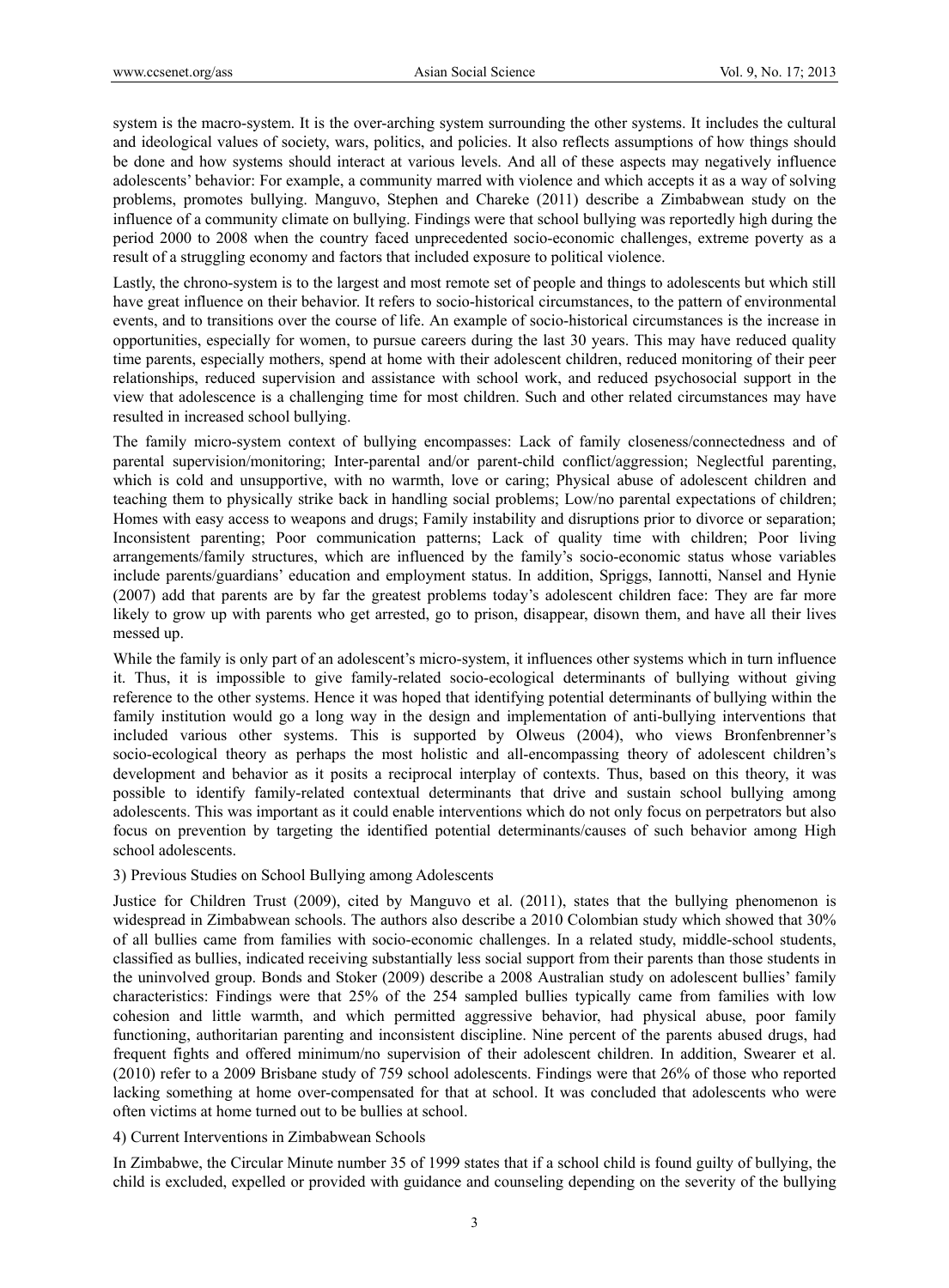(Choga, 2012). Bullying is also listed as a serious misconduct by the Ministry of Education, sport, arts and culture of Zimbabwe. Parents and school authorities were reportedly more punitive and reactive to critical incidents that will have occurred. Hence the future course of school bullying depends to a large extent on the implemented interventions, which must be more proactive by addressing the potential determinants of bullying. Thus, the need for the current study which sought to identify family-related socio-ecological determinants of bullying among High school adolescents in Gweru urban, Zimbabwe.

# 5) The Goal of the Study

It sought to answer the following question:

What are the family-related determinants of bullying among Gweru urban High School adolescents?

# *1.2 Statement of the Problem*

The various dire consequences of school bullying are of concern to students, parents, education practitioners and the community at large. This is against the background that the United Nations (UN) Convention on the Rights of the Child (CRC) (1990) states that every child has a right to feel safe at home, in the community and at school. It is against this background that Olweus (2004) asserts that school bullying is unsafe, is ongoing, and that it does not usually go away on its own but often gets worse and that its eradication is a long way away as it is mostly punitive by only targeting bullies: The author recommends that anti-bullying programmes must be more holistic by also addressing potential socio-ecological determinants of school bullying, key of which is the students' family system. However, the determinants are neither uniform to all schools nor are they static as families that supply children to the schools are themselves dynamic entities.

Thus, the current study sought to identify socio-ecological determinants of bullying unique and peculiar to families whose adolescent children attended High schools in Gweru urban.

# *1.3 Significance of the Study*

Findings of the current study could assist school authorities, parents and intervention programme designers and implementers in coming up with interventions that specifically address the identified determinants of bullying. They might also instill an awareness of the determinants thus, enabling both parents and school authorities to detect and effect early intervention. The findings could enable intervention programme implementers to efficiently commit resources by only targeting the identified determinants. They might also enable intervention programme designers to come up with programmes that are effective as they are needs-analysis-based and research evidence-based. The findings could also be used as a basis for further research on bullying among High school adolescents.

# *1.4 (De)Limitations*

*Delimitations:* The study was conducted in 4 of Gweru urban High schools, which were regulated by the Ministry of education, sport, arts and culture. It only focused on the family-related socio-ecological determinants of bullying among High school adolescents.

*Limitations:* Due to the negative and often subtle nature of their behavior, bullies are often difficult to identify (Olweus, 2004). For the current study, bullies were identified using questions adapted and modified from Rigby and Slee's (1993) scoring of the Bullying Prevalence Questionnaire (BPQ) and from Rigby's (1997) Revised Pro-Victim Scale (RPVS) (Rigby & Slee, 1993). Bullies answered questions while together with the rest of the other students and their questionnaires were only isolated later, after the questionnaires had been collected. It was hoped this could make the bullies give genuine responses.

# **2. Methodology**

# *2.1 Research Design*

The study used a descriptive survey, which is an ex-post facto design. It enabled the researcher to identify the family-related socio-ecological determinants after they had already had an influence on the adolescents' bullying behavior and continued to do so. The survey also enabled coverage of a wide scope because a great deal of information was obtained. The design was premised in both the quantitative and qualitative paradigms. It was quantitative in that the bullies' questionnaire yielded quantitative data. The study was also qualitative in that data from teachers' structured interviews yielded themes on the family-related socio-ecological determinants of bullying. The triangulation enabled the researcher to take advantage of different but complementary data using the 2 instruments.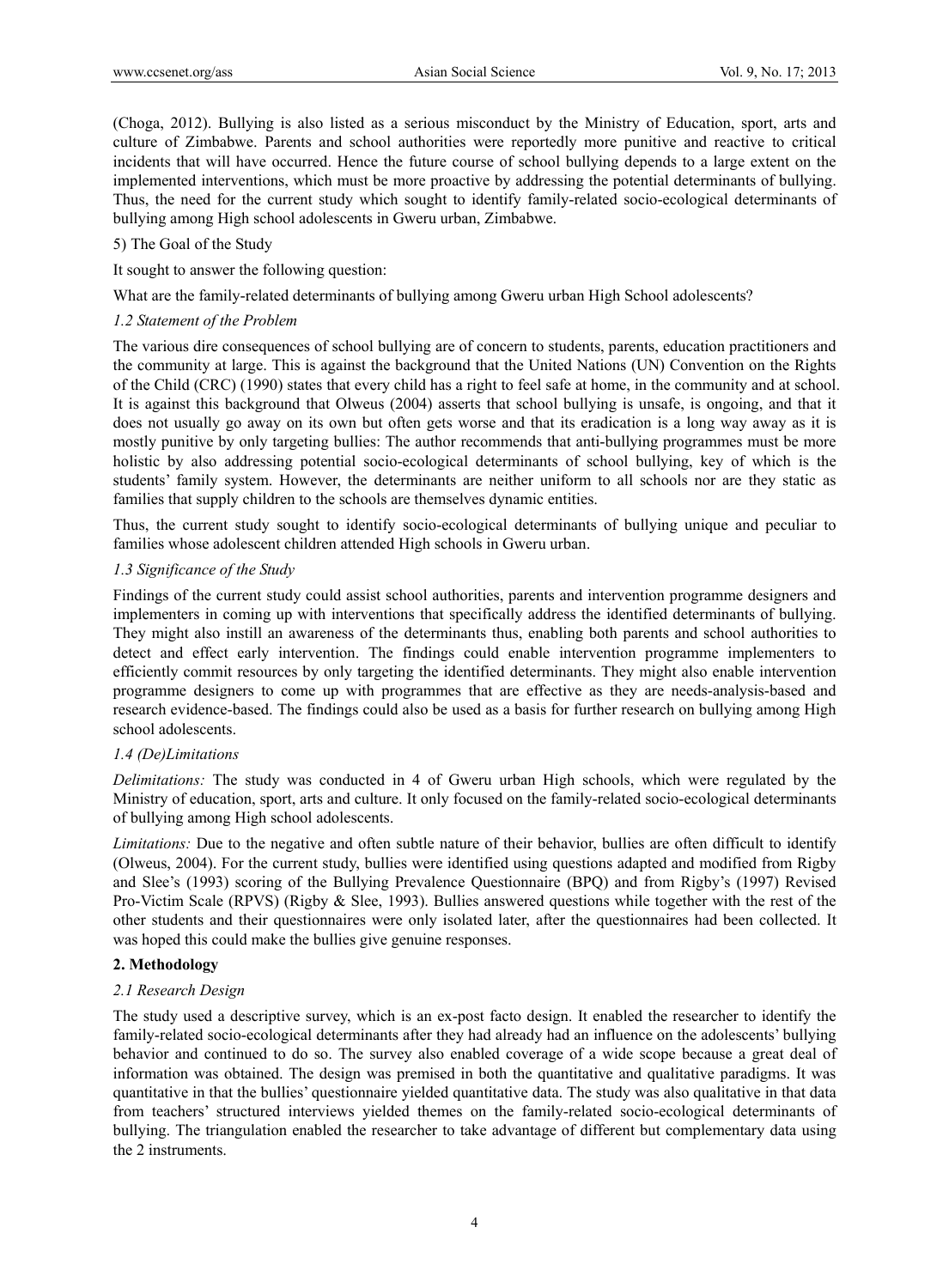# *2.2 Population and Sampling*

The target population was comprised of Gweru urban High school adolescent bullies. However, by virtue of the nature of the problem behavior under study, the total number of bullies could not be specified. Gweru urban district is one of the administrative districts in the Midlands Province of Zimbabwe. It was chosen for its easy accessibility to the researcher. Of the 13 Gweru urban High schools, 6 were day-while 7 were day-boarding schools. Stratified random sampling was used to select 4 schools, 2 from each stratum. Stratification into day-and day-boarding schools ensured that each type of school was proportionately represented. On the other hand, random sampling provided an equal chance for every school in each stratum of being selected. Purposive sampling was then used to select Forms and classes on the basis of their being identified by their respective school Heads as having the largest number of bullies. One class was selected from each of the 4 selected schools, giving a total of 4 classes comprised of 149 students. It was from these classes that the 16 participating bullies were identified. Four class teachers, 1 male and 3 female, were consecutively sampled. The class teachers were considered important because their duties as class teachers placed them in strategic positions of being knowledgeable about the following aspects regarding their students': Residential areas; Socio-economic status, with respect to payment of fees and general provision of school items; And their family living arrangements, among other factors indicated by literature as influencing bullying.

# *2.3 Instruments*

Students responded to a questionnaire comprised of close-ended questions. Section A was on the 149 students' demographic data. On the other hand, Section B was comprised of 20 items, 11 of which constituted the bully-scale, used to identify bullies, while the rest were filler items. Scoring of the items was interpreted as follows: Never = 1, rarely = 2, often = 3 and very often = 4. Students identified as bullies were those whose scores were between 33 and 44 on the named bully-scale items. Section C items of the questionnaire were meant only for the bullies though all the 149 students responded to them. The items were designed on the basis of potential family-related socio-ecological determinants of bullying as guided by reviewed literature. Responses were on an ordinal rating scale for which strongly agree  $= 1$ , agree  $= 2$ , disagree  $= 3$  and strongly disagree  $= 4$ .

Class teachers responded to structured but open-ended questions. The main thrust of the interview was to provide information that consolidated bullies' responses about family-related socio-ecological determinants of bullying. It was also reasonable to interview class teachers as their duties appeared to make them be in constant touch with the goings-on among bully students in their respective classes. Each interview lasted about 25 minutes and was conducted in the teachers' respective offices. Responses were coded as the interviews proceeded.

# *2.4 Data Analysis*

Data from the questionnaire's Sections A and B was analysed using descriptive statistics. The frequency of the responses was computed into percentages. Section C data was subjected to Spearman's rho correlation coefficient computations of correlational values between variables. Thus, not only did the study identify the family-related socio-ecological determinants of bullying, but correlational values also enabled it to show how the determinants interacted in their influence. On the other hand, qualitative data from interviews was analysed using thematic analysis and findings were presented according to emerging themes and patterns.

# **3. Results**

# *3.1 Bullies' Responses to Questionnaires*

Section B of the questionnaire identified 16 (11% bullies out of the 149 selected students. However, some non-bully students indicated a number of bully elements just as some bullies also indicated a number of non-bully elements: Because the number of such students tended to trade off each other, their numbers were not added to either group of students. Students ticked in the boxes that most appropriately described their family climate. Table 1 is on descriptive statistics showing medians for the bullies' responses to questionnaire items on family-related determinants of bullying.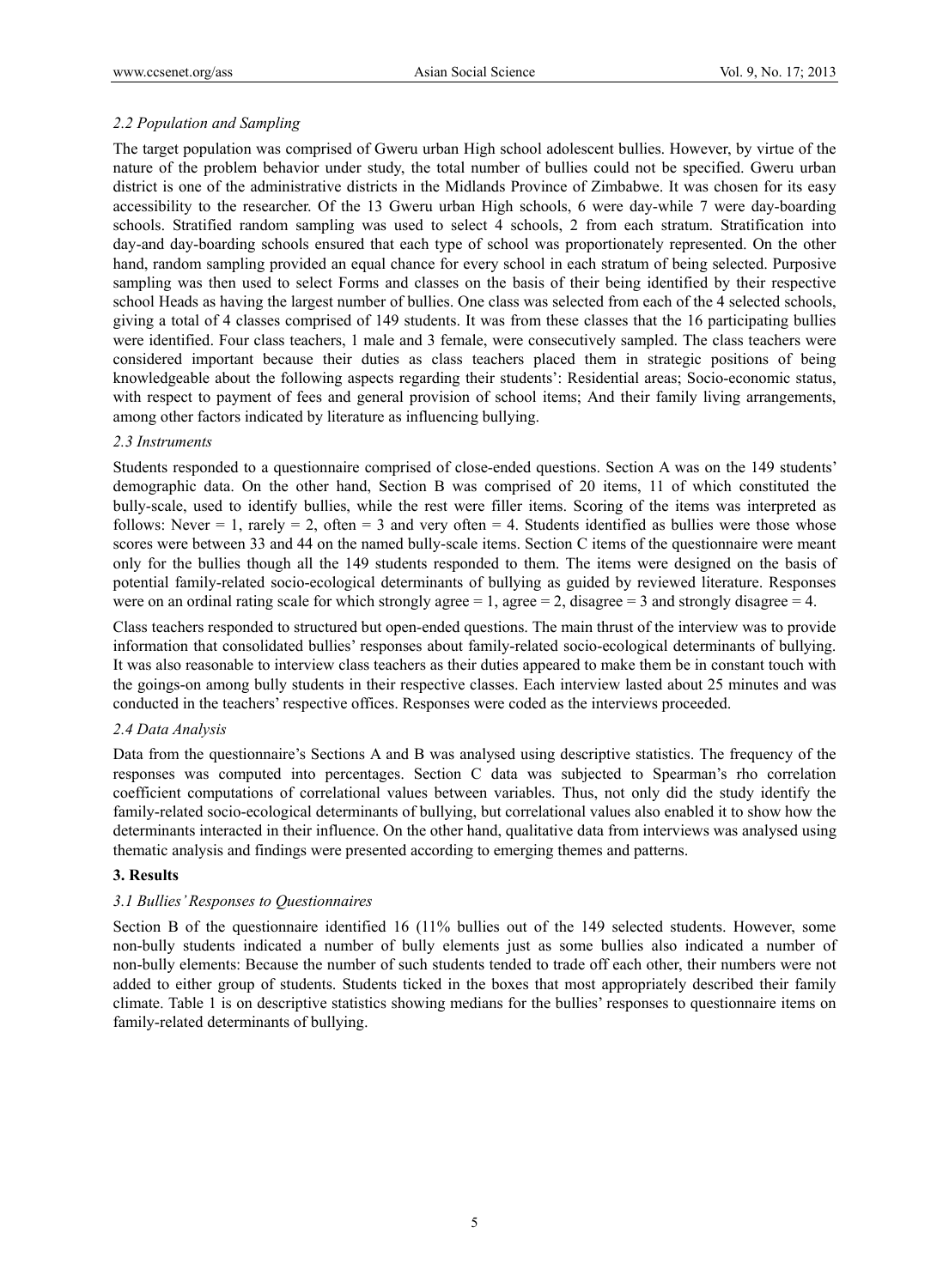| Feature of family climate: My parents/guardians  | Median values on the ordinal rating scale |
|--------------------------------------------------|-------------------------------------------|
| 1. Have uncordial/violent relationship           | $2 = \text{agree}$                        |
| 2. Have been financially stable in the past year | $3 =$ disagree                            |
| 3. Condone me fighting back                      | $3 =$ disagree                            |
| 4. Use severe physical punishment on me          | $2 = \text{agree}$                        |
| 5. Monitor my whereabouts and who I am with      | $4 =$ strongly disagree                   |
| 6. Participate in my school activities           | $3 =$ disagree                            |
| 7. Spend quality time with me                    | $3 =$ disagree                            |
| 8. Are easy to talk to about my problems         | $3 =$ disagree                            |

Table 1. Medians for bullies' responses about their family climate  $[N = 16]$ 

As shown in Table 1, median values indicate bullies' responses about their family climates pertaining to their parents/guardians.

1) Interpretation of Table 1 Data

About the role of the family system in determining bullying behavior, all except the  $3<sup>rd</sup>$  item (parents/guardians condoning fighting back), seemed to promote bullying. The parents'/guardians' uncordial/violent relationships could have instilled in the bullies the idea that problems were resolved physically, through violence; Financial instability could have made bullies perceive their family lifestyles as unpredictable, a situation which could have been easily frustrating, resulting in them bullying others; Being severely punished could have made bullies see nothing wrong in treating others in the same manner; Lack of monitoring could have exposed bullies to bad company for lengthy periods; Not participating in adolescent children's school activities and not spending quality time with them could have made bullies think that their parents/guardians had more important things to attend to than them. Thus, bullying might have been a way of seeking attention at school since none was offered at home; Bullies could have had unresolved personal problems since they found their parents/guardians difficult to talk to. Such a scenario could have resulted in bullies displaying anti-social behaviors, such as bullying.

Table 2 shows Spearman's rho correlational values among family-related socio-ecological determinants of bullying.

| Q Item |          |         |          |           |           | 6       |         | 8       |
|--------|----------|---------|----------|-----------|-----------|---------|---------|---------|
|        | 1.000    | .576    | $-877**$ | $-.930**$ | $.678**$  | .499*   | .300    | .080    |
|        | $.576*$  | 1.000   | $-592*$  | $-.529$   | .393      | .253    | .059    | $-.220$ |
|        | $-877**$ | $-592*$ | 1.000    | $.943**$  | $-.656**$ | $-559*$ | $-.096$ | $-.009$ |
| 4      | $-930**$ | $-529*$ | $.943*$  | 1.000     | $-.609*$  | $-515*$ | $-.097$ | .057    |
|        | $.678**$ | .393    | $-656**$ | $-609*$   | 1.000     | .846**  | .225    | .305    |
| 6      | .499*    | .253    | $-559*$  | $-515*$   | $.846**$  | 1.000   | .143    | .462    |
|        | .300     | .059    | $-.096$  | $-.097$   | .225      | .143    | 1.000   | .392    |
| 8      | .080     | $-.220$ | $-.009$  | .057      | .305      | .462    | .392    | 1.000   |

Table 2. Spearman's rho correlations  $[N = 16]$ 

NB: Question items are numbered 1-8 as in table 1

\*\*: Correlation is significant at the 0.01 level (2-tailed)

\*: Correlation is significant at the 0.05 level (2-tailed)

As shown in Table 2, values indicate variations of Spearman's rho correlations among family-related socio-ecological determinants of bullying.

#### 2) Interpretation of Table 2 Data

A number of variables were positively correlated to various extents. There was a very strong positive correlation between items 3 and 4, that is, parents/guardians condoning their adolescent children to fight back and the use of severe physical punishment on them*.* This could be because the 2 variables seemed to consolidate each other as the condoning was exemplified by the bullies being physically punished*.* Also, a strong positive correlation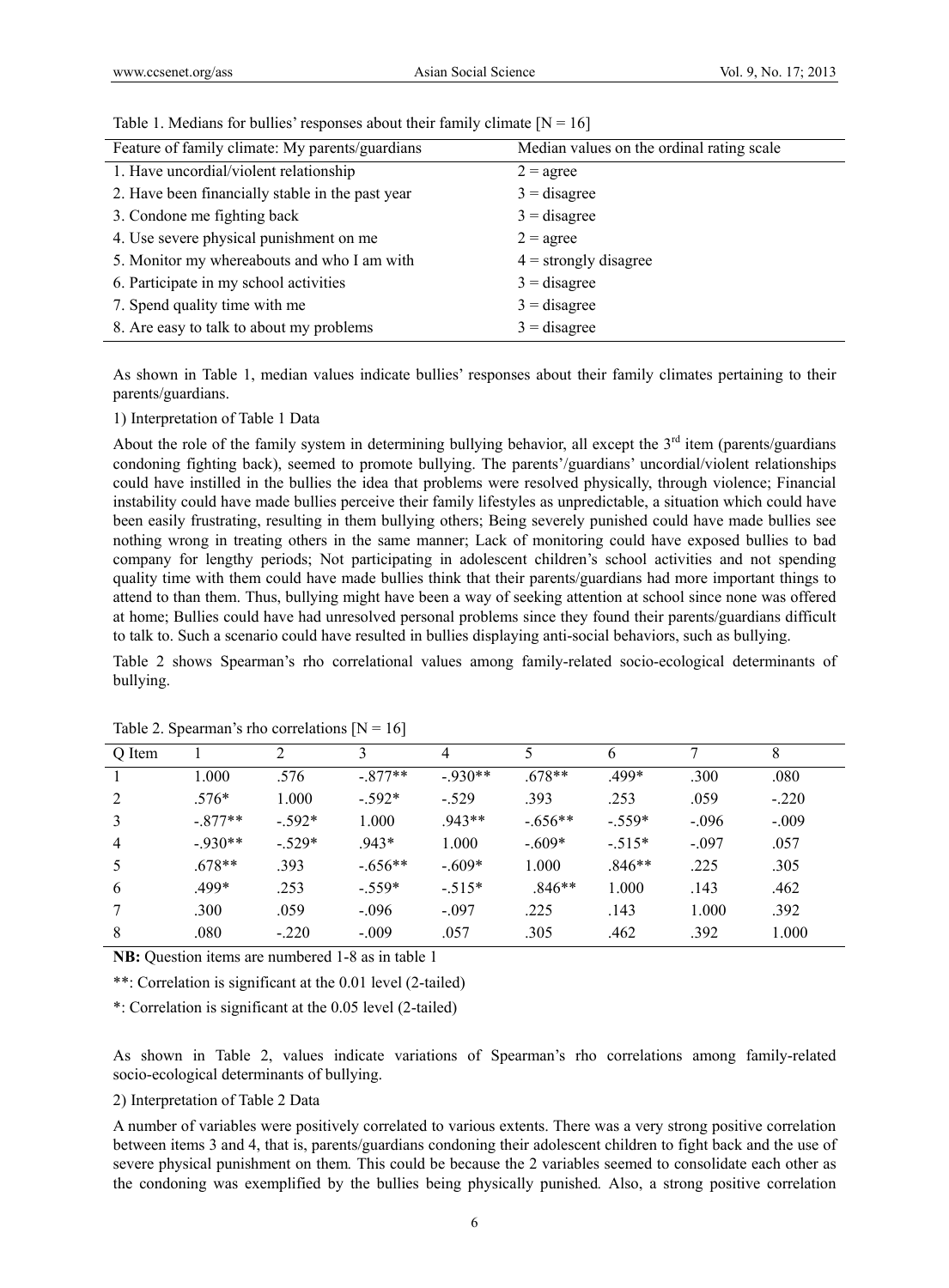existed between items 5 and 6, that is, parents/guardians not monitoring their adolescent children's whereabouts and whose company they were in, and not participating in their school activities*.* The 2 variables displayed neglectful parenting, which could have driven the adolescent children to seek attention by engaging in anti-social behaviors, such as bullying. Item 1, uncordial/violent relationships between parents/guardians had moderate positive correlations with items 2, 5 and 6 respectively, that is: Financial instability of parents/guardians in the past year, not monitoring adolescent children's whereabouts and whose company they were in, and not participating in their school activities. The bullies could have been frustrated by the financial instability, which fueled the parents'/guardians' uncordial relationships, from which the bullies could have learnt violence; Uncordial relationships could have meant that bullies' parents/guardians directed their energies towards resolving their issues at the expense of the well-fare of their adolescent children, who were likely to be in bad company for lengthy unquestioned periods of time; Uncordial relationships could also have made parents/guardians lose focus on the importance of supporting their adolescent children's school work. Lack of educational demands on the bullies possibly made them lose interest in school, fully knowing that there were no set/expected standards for them to meet. This could have resulted in unbecoming behaviors, including bullying.

# *3.2 Class Teachers' Responses to Structured Interviews*

The 4 teachers' demographic data showed that they had all (100%) been with their respective classes for more than half a year and had previously taught and/or were currently teaching them in their various subject areas. This implied that the teachers knew their classes well enough to provide reliable information about the bullies' family-related behaviors. On how serious the problem of bullying was in their respective schools, all (100%) of the 4 teachers reported that the behavior warranted attention. However, they could not be accurate about the prevalence as the known/reported cases could only be a tip of the icebag.

Regarding the role of the family system in determining bullying, the main theme that emerged was that malfunctional family set-ups tended to promote bullying. Most bullies were reportedly not staying with their biological parents, some of who were deceased or were in the diaspora. Orphans who stayed with grandparents or were in child-headed families often struggled financially: This was reflected by late payment of fees and/or inadequate provision of school items. However, some bullies' families were said to be financially stable as cited by one class teacher:

*"In this school, students are not allowed to bring cellphones. A bully who once broke this rule incidentally had his phone ringing at assembly. On being identified as the culprit, we found the phone to be of the expensive type. He boasted that the school Head only wanted to confiscate it because he was jealousy of his phone bought for him by his parents in the UK. Material-wise, the boy lacked nothing."* 

There were no known cases of bullies' parents/guardians who condoned their children to physically fight back when resolving social problems. However, quite a number were reportedly neglectful and/or uninvolved in their children's school life. One class teacher blamed this neglect on some organisations that paid fees for orphaned and vulnerable children (OVCs), some of who turned out to be bullies:

> *"They pay fees for OVCs whose behavior and interest in school they do not bother to find out about. Unfortunately, some of the beneficiaries then look down upon their parents/guardians telling them that they could not have a say in their school work since they were not the ones paying their fees. As a result, the parents/guardians preferred not to involve themselves, a position which made them seem neglectful"*

Another teacher strongly commented that some parents/guardians were genuinely not bothered about their children's behavior and/or school work. She said:

> *"A certain boy's father, who had been invited to the school pertaining to his child's bullying behavior, came into the schoolyard fuming. He complained that teachers were paid to do their duty of teaching and disciplining children. He was not to be called in to help as he was fully employed elsewhere and was not paid to do other people's work"*

# **4. Discussion**

Findings were that bullies reported having parents/guardians who often fought and quarreled. This feature of family malfunctioning was also expressed by teachers. Bonds and Stoker (2009) support these findings with reference to a 2008 Australian study on adolescent bullies' parental characteristics. Findings were that 25% of the 254 sampled bullies typically came from families with low cohesion and little warmth, had fights and overall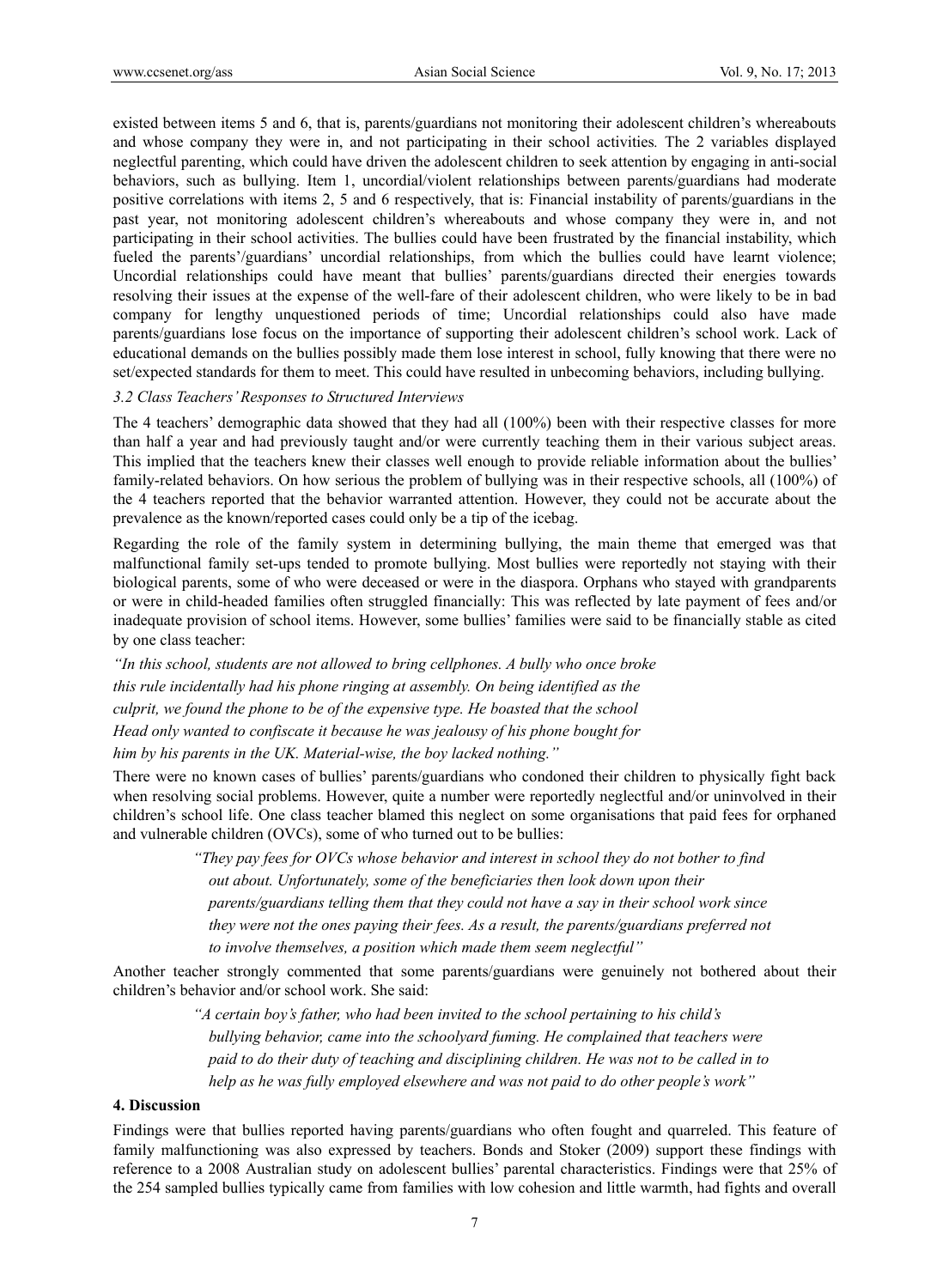poor family functioning.

Other findings were that bullies' families had been financially unstable in the past year. However, the class teachers reported that not all bullies were from families with financial problems: On one hand, some bullies were orphans who stayed with grandparents while others were in child-headed families, and both types of bullies struggled financially. On the other hand, some bullies were financially spoilt by their parents who worked in the diaspora. In concurrence with these findings is a 2010 Colombian study, which showed that 30% of the bullies came from families with socio-economic challenges (Manguvo et al., 2011).

Bullies also reported being severely punished by their parents/guardians. Bonds and Stoker (2009) concur with these findings by commenting that bullies' parents/guardians are generally physically abusive of their children. Further support for these findings is provided by Swearer et al. (2010), who refer to a 2009 Brisbane study of 759 school adolescents. Findings were that 26% of those who reported being victims at home turned out to be bullies at school.

Regarding whether or not parents/guardians participated in their bullying children's school activities, findings showed that they did not. However, this was against the background that class teachers reported their schools as offering several opportunities for them to participate. According to Bonds and Stoker (2009), such family set-ups are risky for bullying behavior since bullies know that their school behavioral problems never get to be discussed by school authorities and their parents/guardians.

Other findings showed that the bullies were not accorded quality time by their parents/guardians. This problem is explained by McNeely and Blanchard (2009), who say that in such cases, adolescents trade the influence of parents/guardians for the influence of peers, who have time to listen to them. Without the needed adult advice and attention, adolescents' search for identity can take a negative direction and result in antisocial behavior, such as bullying.

Bullies also reported that they found it difficult to talk to their parents/guardians about their problems. Spriggs et al. (2007) explain this by saying that this could be a result of cold, unsupportive and neglectful homes, all of which fuel bullying. In concurrence, Manguvo et al. (2011) comment that most middle-school bullies receive substantially little family social support. The authors add that at adolescence, individuals often strive for recognition, which they do not always get from home and consequently cling to their age-group, which is likely to have bad influence.

# **5. Conclusion**

Family characteristics identified as socio-ecological determinants of bullying among High school adolescents were indicated by reports on the parents/guardians' uncordial relationships, their financial instability, their punitive and neglectful parenting, and not according their adolescent children quality time. These determinants seemed to influence bullying not only as individual entities but also in various interactive ways as reflected by a number of positive correlations of various values. Thus, the overall conclusion was that malfunctioning family systems played a role in influencing the bullying behavior of High school adolescents. However, the study could only have permitted the identification of potential or probable determinants rather than undisputed ones: This is explained by Campbell (2005), who refers to the mystery that though many High school adolescents are exposed to one or more such determinants of bullying, alarmingly only a fraction become bullies. Those who do not bully could have protective factors, such as having a positive relationship with a supportive adult. More so, others who are not exposed to such determinants turn out to be bullies. All this could imply the existence of some other confounding variables/risk factors, which were beyond the scope of the current study.

# **6. Recommendations**

In view of the discussed findings, the researcher suggests the following recommendations:

 Parents/guardians could be educated on the effects of malfunctioning family set-ups on the behavioral outcomes of their adolescent children. The education could include the cultivation of good family interpersonal relationships and effective parenting styles.

 Anti-bullying programme designers and implementers could target the identified determinants of High school bullying: They would also need to take a holistic approach by prioritising those determinants that were found to be highly correlated, bearing in mind that a change in one by necessity demands a change in the others related to it.

 The researcher recommends further research based on bullies' parents/guardians' perceptions of their family set-ups that could be promoting the bullying behavior. This is opposed to the reliance only on the bullies'